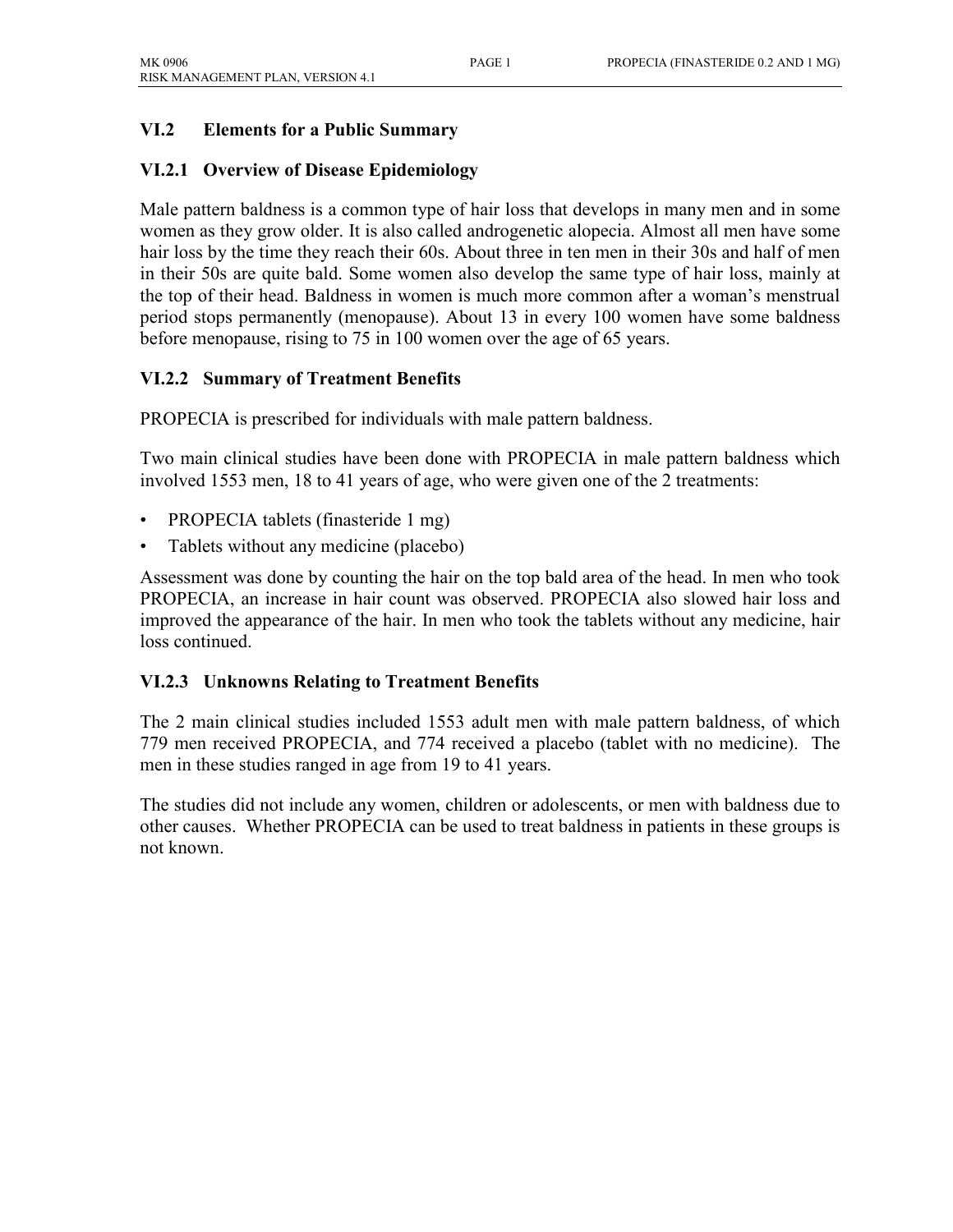# **VI.2.4 Summary of Safety Concerns**

## **Important Identified Risks**

| <b>Risk</b>                                                               | What is Known                                                                                                                                                                                                         | Preventability                                                                                                                                                                                                                                                                                                                                                                                                                                        |
|---------------------------------------------------------------------------|-----------------------------------------------------------------------------------------------------------------------------------------------------------------------------------------------------------------------|-------------------------------------------------------------------------------------------------------------------------------------------------------------------------------------------------------------------------------------------------------------------------------------------------------------------------------------------------------------------------------------------------------------------------------------------------------|
| Contact with PROPECIA by oral use or<br>through the skin during Pregnancy | If a woman who is pregnant with a male.<br>baby absorbs the active ingredient in<br>PROPECIA after oral use or through the<br>skin, it may cause the male baby to be<br>born with abnormalities of the sex<br>organs. | Women who are or may potentially<br>be pregnant must not use<br>PROPECIA. They should also not<br>handle crushed or broken tablets of<br>PROPECIA. PROPECIA tablets are<br>coated and will prevent contact with<br>the active ingredient during normal<br>handling as long as the tablets are<br>not broken or crushed. If a woman<br>who is pregnant comes in contact<br>with the active ingredient in<br>PROPECIA, a doctor should be<br>consulted. |
| Women and children 12-17 years old<br>taking PROPECIA                     | The condition for which PROPECIA is<br>prescribed occurs only in men.                                                                                                                                                 | Women and children/adolescents<br>should not take PROPECIA.                                                                                                                                                                                                                                                                                                                                                                                           |

#### **Table 1 Summary of Important Identified Risks**

#### **Important Potential Risks**

#### **Table 2 Summary of Important Potential Risks**

| <b>Risk</b>                                  | <b>What is Known</b>                                                                                                                                                                                                                                                                                     |
|----------------------------------------------|----------------------------------------------------------------------------------------------------------------------------------------------------------------------------------------------------------------------------------------------------------------------------------------------------------|
| Problems with sexual function (inability to  | Problems with sexual function (inability to have an erection, problems with                                                                                                                                                                                                                              |
| have an erection, problems with ejaculation, | ejaculation, decreased sex drive) which may continue after stopping the                                                                                                                                                                                                                                  |
| decreased sex drive) which may continue      | medicine have been reported with use of marketed PROPECIA. In the                                                                                                                                                                                                                                        |
| after stopping the medication                | clinical studies, these problems resolved after stopping the medicine.                                                                                                                                                                                                                                   |
| Male Infertility                             | Male infertility and/or poor quality of the semen has been reported during<br>use of marketed PROPECIA. Normalization or improvement in the quality<br>of the semen has been reported after stopping the medication. Men who<br>were planning to father a child were excluded from the clinical studies. |
|                                              | Studies in animals have not found negative effects on fertility that are<br>relevant to humans.                                                                                                                                                                                                          |
| Depressive Disorders                         | Depressed mood has been reported during use of marketed PROPECIA. In<br>the clinical studies, there was no difference in the occurrence of depression<br>when men who received PROPECIA were compared to those who received<br>placebo.                                                                  |
| Male Breast Cancer                           | Rare cases of breast cancer have been reported in men taking marketed<br>PROPECIA. There were no cases of male breast cancer in the PROPECIA<br>clinical studies.                                                                                                                                        |

#### **Important Missing Information**

#### **Table 3 Summary of Important Missing Information**

| <b>Missing Information</b> | What is Known |
|----------------------------|---------------|
|                            | None          |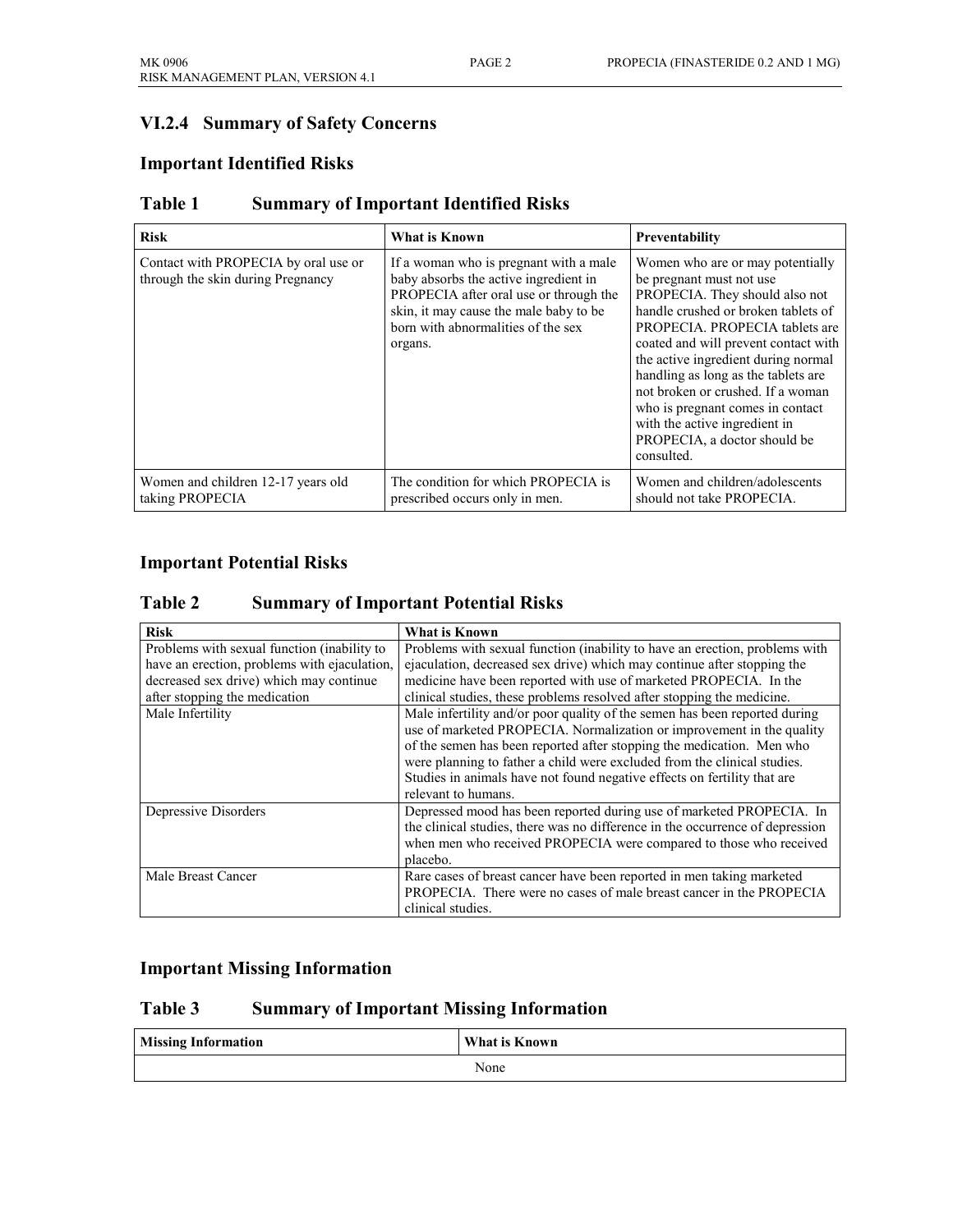#### **VI.2.5 Summary of Risk Minimization Measures by Safety Concern**

All medicines have a Summary of Product Characteristics (SmPC) which provides physicians, pharmacists and other health care professionals with details on how to use the medicine, along with the risks of the medicine and recommendations for minimizing these risks. An abbreviated version of this in lay language is provided in the form of the Package Leaflet (PL). The measures in these documents are known as routine risk minimization measures.

This medicine has no additional risk minimization measures.

#### **VI.2.6 Planned Post-authorization Development Plan**

#### **VI.2.6.1 List of Studies in Post-authorization Development Plan**

| <b>Study / Activity (including</b><br>study number)                                                                                                                          | Objectives                                                                                                                                                                                                                                                                                                                                                                                                                                | <b>Safety Concern(s) /</b><br><b>Efficacy Issue(s)</b><br><b>Addressed</b> | <b>Status</b> | <b>Planned Date for</b><br><b>Submission of</b><br>(Interim and) Final<br><b>Results</b> |
|------------------------------------------------------------------------------------------------------------------------------------------------------------------------------|-------------------------------------------------------------------------------------------------------------------------------------------------------------------------------------------------------------------------------------------------------------------------------------------------------------------------------------------------------------------------------------------------------------------------------------------|----------------------------------------------------------------------------|---------------|------------------------------------------------------------------------------------------|
| A multinational, observational<br>registry-based study on a<br>potential link between<br>finasteride and male breast<br>cancer in 4 Nordic countries<br>(Study #1, Stage #1) | Determine if male breast<br>cancer occurs more often<br>in men who have used<br>finasteride than in men<br>who have not used<br>finasteride.                                                                                                                                                                                                                                                                                              | Male breast cancer                                                         | Completed     | Interim report<br>completed:<br>16-NOV-2012                                              |
| Finasteride and male breast<br>$cancer - a register-based$<br>nested case-control study in<br>Denmark, Finland, Norway<br>and Sweden<br>(Study #1, Stage #2)                 | Determine what factors<br>might or do make male<br>breast cancer <i>appear</i> to<br>occur more often in<br>finasteride users than in<br>finasteride non-users,<br>assuming finasteride does<br>not cause male breast<br>cancer. Sometimes, a<br>disease might appear to<br>occur more often in one<br>group of persons than<br>another group of persons,<br>but the actual cause of the<br>disease is equally present<br>in both groups. | Male breast cancer                                                         | Ongoing       | 2Q 2018                                                                                  |

**Table 4 List of Studies in Post-Authorization Development Plan**

#### **VI.2.6.2 Studies Which Are a Condition of the Marketing Authorization**

The above study is not a condition of the marketing authorization.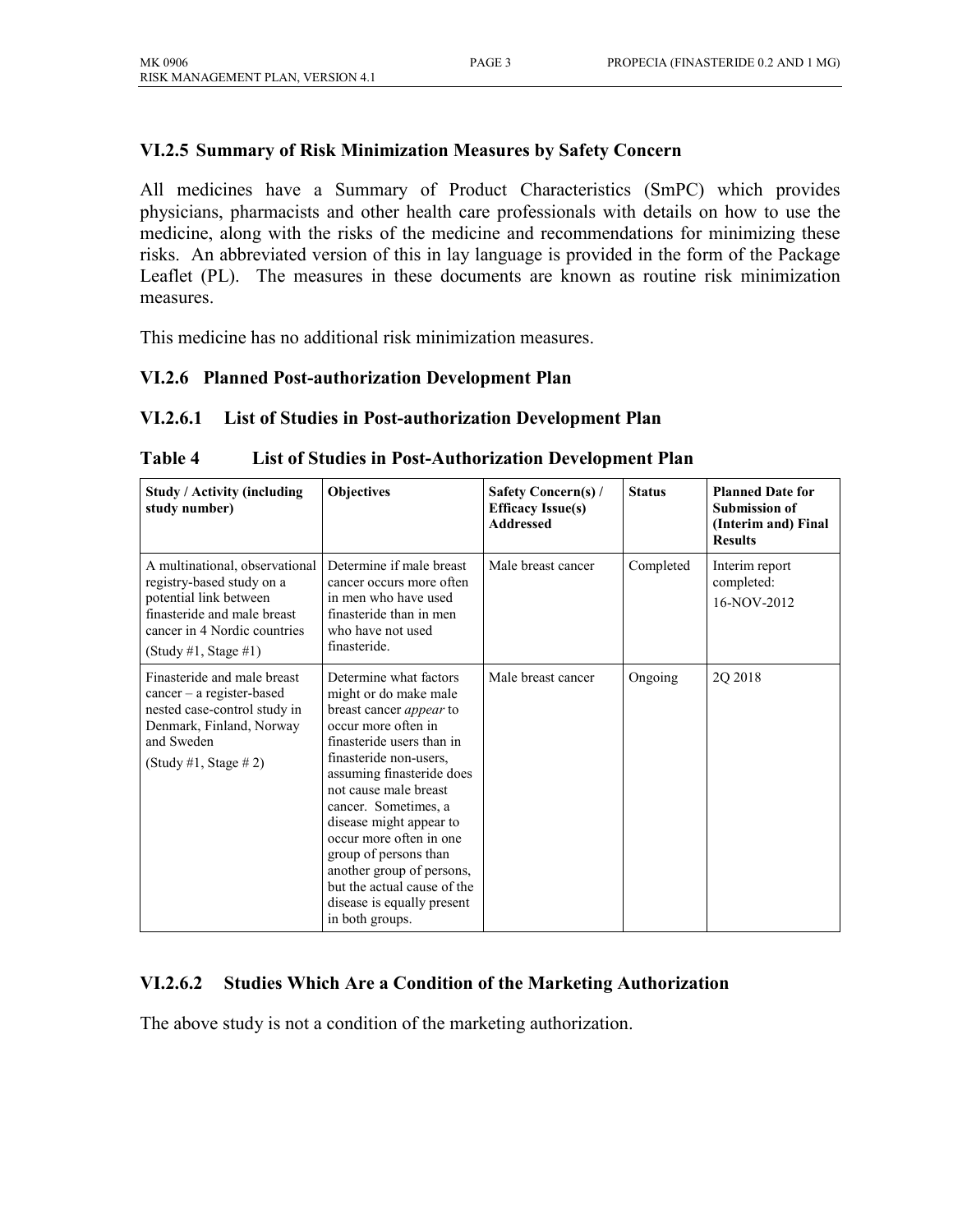# **VI.2.7 Summary of Changes to the Risk Management Plan Over Time**

| <b>RMP</b> Version | Date        | <b>Safety Concerns</b>                                                                                                                                                                                                                                                                                                                                                                                                               | Comment                                                                                                                                                                                                                                                                           |
|--------------------|-------------|--------------------------------------------------------------------------------------------------------------------------------------------------------------------------------------------------------------------------------------------------------------------------------------------------------------------------------------------------------------------------------------------------------------------------------------|-----------------------------------------------------------------------------------------------------------------------------------------------------------------------------------------------------------------------------------------------------------------------------------|
| 1.0                | 31-DEC-2009 | <b>Summary-Ongoing Safety Concerns</b><br><b>Important Identified Risks</b><br>Contact with PROPECIA by oral use or through<br>the skin during Pregnancy<br>Women and children 12-17 years old taking<br><b>PROPECIA</b><br><b>Important Potential Risks</b><br>Inability to have an erection, which may continue<br>after stopping the medication<br>Male Infertility<br>Depression<br><b>Important Missing Information</b><br>None | First risk management<br>plan submission                                                                                                                                                                                                                                          |
|                    |             |                                                                                                                                                                                                                                                                                                                                                                                                                                      |                                                                                                                                                                                                                                                                                   |
| 1.1                | 10-FEB-2009 | <b>Important Potential Risk</b><br>Male breast cancer                                                                                                                                                                                                                                                                                                                                                                                | The main focus of the<br>RMP update was<br>to<br>include<br>the<br>new<br>important potential risk<br>of male breast cancer.                                                                                                                                                      |
| 2.0                | 06-OCT-2011 | No changes to the safety concerns                                                                                                                                                                                                                                                                                                                                                                                                    | The focus of the RMP<br>update was to reflect an<br>update<br>of<br>the<br>PROPECIA SPC section<br>4.8 regarding depressive<br>disorders,<br>and<br>the<br>implementation of<br>a a<br>questionnaire to further<br>characterize this adverse<br>event in patients on<br>PROPECIA. |
| 3.0                | 03-OCT-2012 | No changes to the safety concerns                                                                                                                                                                                                                                                                                                                                                                                                    | The main focus of this<br>RMP<br>update was to<br>information<br>update<br>regarding<br>the<br>questionnaire and new<br>information<br>about<br>the<br>Male<br>breast<br>cancer<br>study.                                                                                         |
| 4.0                | 22-NOV-2016 | <b>Important Potential Risks</b><br>Problems with sexual function (inability to have<br>an erection, problems with ejaculation, decreased<br>sex drive) which may continue after stopping the<br>medication                                                                                                                                                                                                                          | The main focus of this<br>RMP update was to<br>include current<br>information about the<br>male breast cancer study.<br>In addition, the potential                                                                                                                                |
|                    |             |                                                                                                                                                                                                                                                                                                                                                                                                                                      | risk of Inability to have<br>an erection, which may<br>continue after stopping<br>the medication was<br>updated to Problems                                                                                                                                                       |

# **Table 5 Major Changes to the Risk Management Plan**